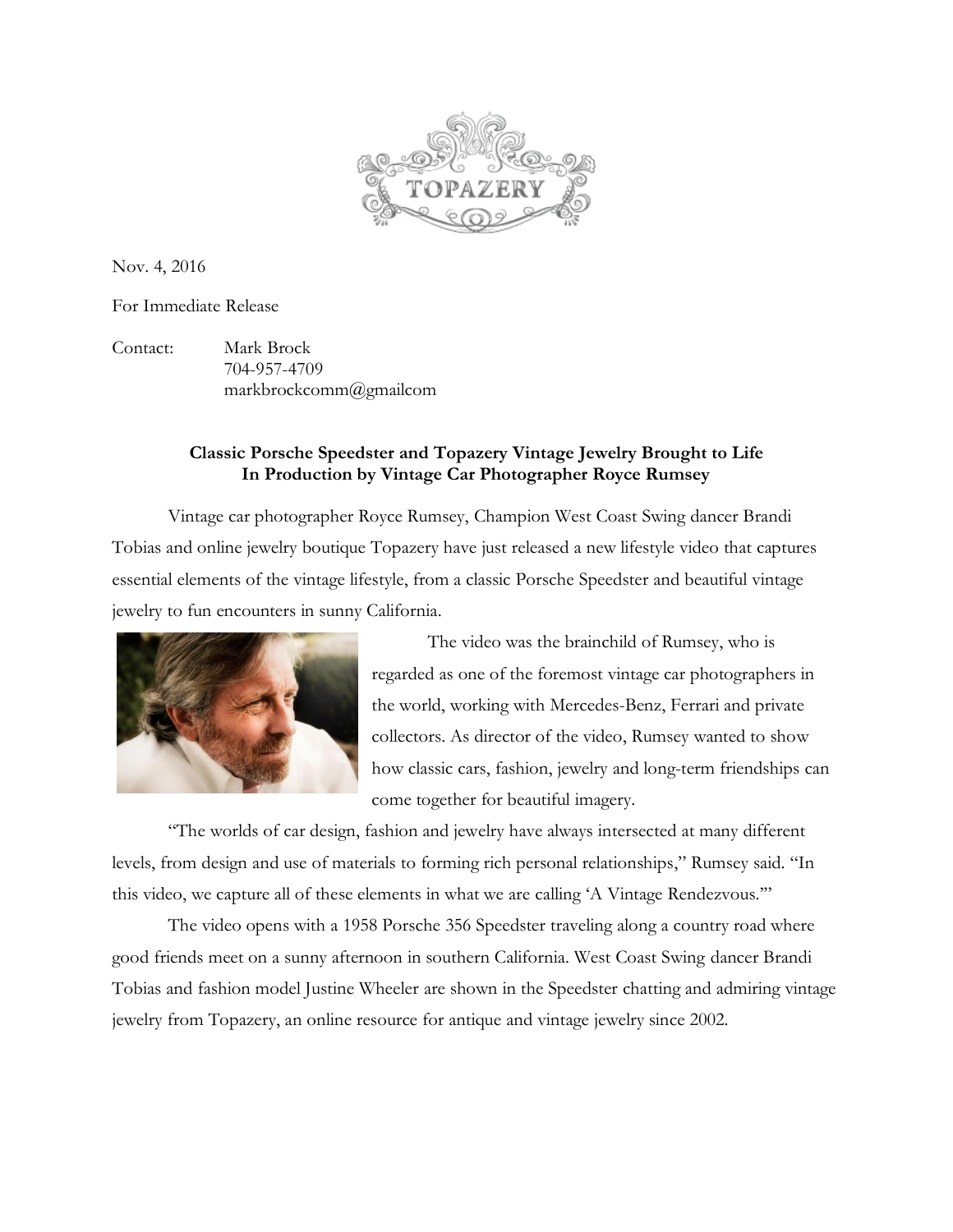"One of the strongest attractions of vintage jewelry is how each piece creates a richer experience by bringing people closer together," said Jan Walden, founder of Topazery. "Vintage



rings, necklaces, bracelets and accessories have stories behind them and invite sharing and conversation. We wanted to convey through the video how vintage pieces invite a vintage rendezvous that anyone can enjoy."

As the video ends, we see the Porsche Speedster disappear along the same country road, knowing that these good friends will meet again for conversation and good times, and to share

jewelry found on the Topazery website.

"Our goal with this video is to remind people that there is so much meaning to be found in vintage possessions given new life through thoughtful restoration," Rumsey said. "Just as this Porsche Speedster was returned to its original glory through painstaking detailing, so has the jewelry from Topazery. Let's all take a moment and celebrate how things from past eras should be cherished for how they can inspire us today."

The video can be viewed at

<http://www.youtube.com/watch?v=57wpFVbh1Mo&sns=em>

Walden served as executive producer for the video, while Royce Rumsey was producer and director. Other credits include Videography Eric Mooneyham, Jon C. Haverstick, Royce Rumsey; Still Photography Royce Rumsey; BTS Photography Eric Mooneyham; Video Editing Jon C. Haverstick; Models Brandi



Tobias and Justine Wheeler; 1958 Porsche 356 Speedster, Original Rare; Music Andreas B.; Makeup & Hair Rene Gonzales.

# # #

## **About Topazery**

Topazery is one of the leading online resources for vintage and antique jewelry. Launched in 2002, [www.topazery.com](http://www.topazery.com/) is the home of a meticulously curated collection of vintage and antique jewelry, including engagement rings, necklaces, bracelets and other unique period pieces of all kinds. The

2